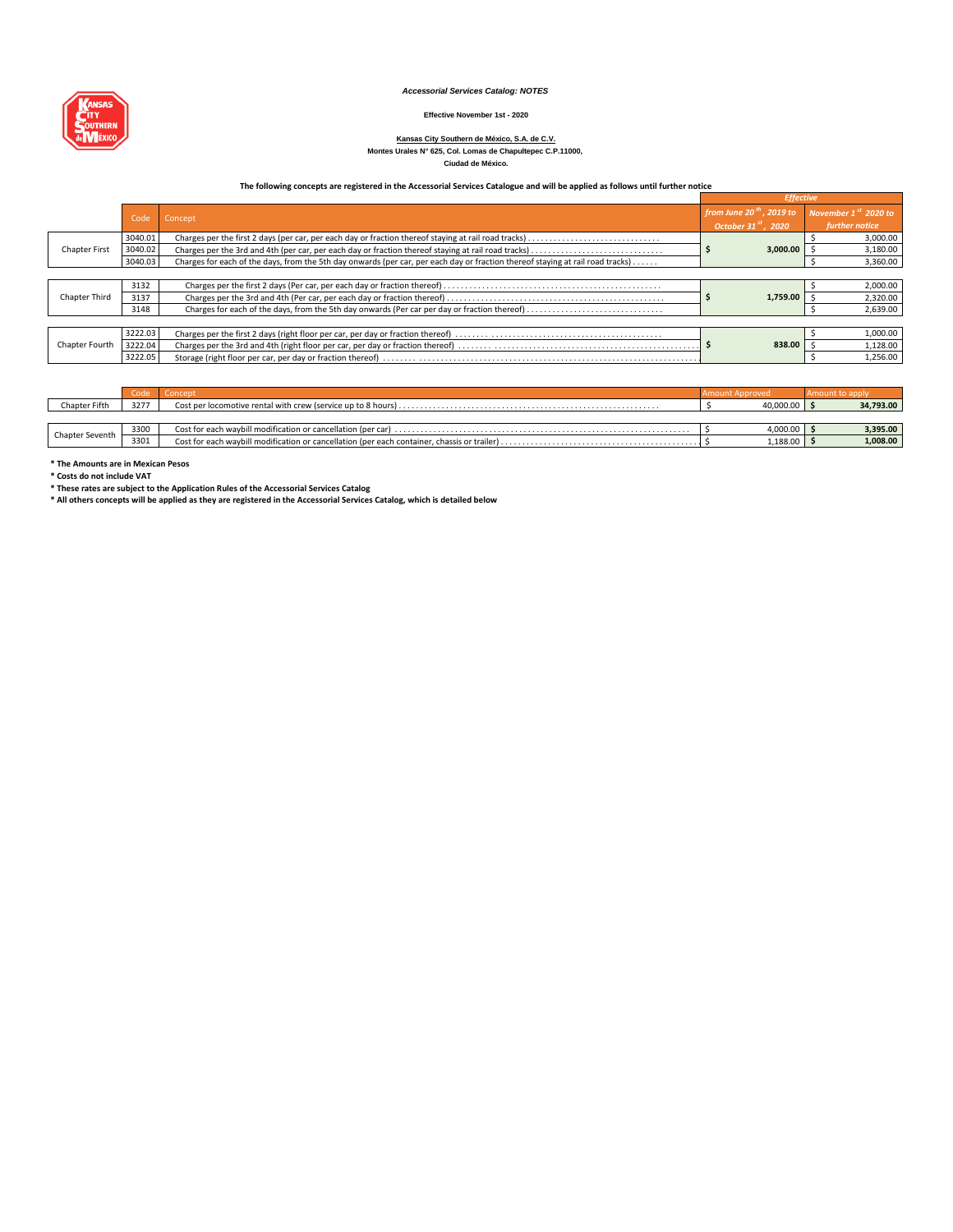## **KANSAS CITY SOUTHERN DE MEXICO, S. A. DE C.V.**

Accessorial Services Catalog<br>Effective June 20<sup>th</sup> - 2019

| CODE                                 | CONCEPT                                                                                                                                                                                                                                                                                                                                                                                                                       | COST (MXP)<br>2019                    |                                                    |  |
|--------------------------------------|-------------------------------------------------------------------------------------------------------------------------------------------------------------------------------------------------------------------------------------------------------------------------------------------------------------------------------------------------------------------------------------------------------------------------------|---------------------------------------|----------------------------------------------------|--|
|                                      | CHAPTER 1st. - STORAGE LOADED CARS WITH COMMODITIES CLASIFIED AS HAZARDOUS<br>MATERIALS WASTE OR REMANENTS EXPLOSIVES OR DANGEROUS                                                                                                                                                                                                                                                                                            |                                       |                                                    |  |
| 3040.01<br>3040.02<br>3040.03        | Storage of rail car loaded with commodities clasified as hazardous materials<br>Charges per the first 2 days (per car, per each day or fraction thereof staying at rail road tracks)<br>Charges per the 3rd and 4th (per car, per each day or fraction thereof staying at rail road tracks)<br>Charges for each of the days, from the 5th day onwards (per car, per each day or fraction thereof staying at rail road tracks) | \$<br>\$<br>\$                        | 3,000.00<br>3,180.00<br>3,360.00                   |  |
| 3041.01<br>3041.02<br>3041.03        | Leaks not derived from accident                                                                                                                                                                                                                                                                                                                                                                                               | \$<br>\$<br>\$                        | 69,800.00<br>31,000.00<br>35,100.00                |  |
|                                      | CHAPTER 2 <sup>nd</sup> .- SWITCHING. CHARGES AT BORDERS. SPECIAL OPERATIONS<br>AND OTHER SHUNTING                                                                                                                                                                                                                                                                                                                            |                                       |                                                    |  |
| 3070<br>3075<br>3080<br>3344         | Cost per group of cars                                                                                                                                                                                                                                                                                                                                                                                                        | \$<br>\$<br>\$<br>\$                  | 243.00<br>6,000.00<br>1,872.00<br>595.00           |  |
| 3090<br>3095                         |                                                                                                                                                                                                                                                                                                                                                                                                                               | \$<br>\$                              | 589.00<br>118.00                                   |  |
| 3096<br>3097                         | Placement of high security bolts and seals                                                                                                                                                                                                                                                                                                                                                                                    | \$<br>\$                              | 424.00<br>212.00                                   |  |
| 3132<br>3137<br>3148<br>3109<br>3112 | CHAPTER 3rd .- DEMURRAGES<br>Charges per each period of 24 hours or fraction thereof per car.<br>FOR ANY KIND OF RAIL ROAD CAR<br>Demurrage<br>Charges for each of the days, from the 5th day onwards (Per car per day or fraction thereof)                                                                                                                                                                                   | \$<br>\$<br>\$<br>\$<br>$\mathsf{\$}$ | 2,000.00<br>2,320.00<br>2,639.00<br>60.00<br>60.00 |  |
|                                      | CHAPTER 4th.- STORAGES (RIGHT FLOOR OF PRIVATE CARS)<br>Charges per each period of 24 hours or fraction thereof per car.                                                                                                                                                                                                                                                                                                      |                                       |                                                    |  |
| 3222.03<br>3222.04<br>3222.05        | LOAD OR EMPTY CARS<br>Storage (right floor)                                                                                                                                                                                                                                                                                                                                                                                   | \$<br>\$<br>\$                        | 1,000.00<br>1,128.00<br>1,256.00                   |  |
| 3236                                 | <b>COACHES</b>                                                                                                                                                                                                                                                                                                                                                                                                                | $\sqrt{3}$                            | 787.00                                             |  |
| 3252                                 | LOCOMOTIVES, CRANES & ENERGY PLANTS                                                                                                                                                                                                                                                                                                                                                                                           |                                       | 1,179.00                                           |  |
|                                      | CHAPTER 5th.- LOCOMOTIVE RENTAL AND SPECIAL TRAIN SERVICE                                                                                                                                                                                                                                                                                                                                                                     |                                       |                                                    |  |
| 3277<br>3278<br>3279                 | Per locomotive, with crew (with regulated tools and fuel).                                                                                                                                                                                                                                                                                                                                                                    | \$<br>\$<br>\$                        | 40,000.00<br>1,939.00<br>10.000.00                 |  |
| 3280<br>3281                         | Per locomotive, without crew (without fuel).                                                                                                                                                                                                                                                                                                                                                                                  | \$<br>\$                              | 22,000.00<br>22,000.00                             |  |
| 3282                                 | <b>Special Train Service</b>                                                                                                                                                                                                                                                                                                                                                                                                  | \$                                    | 947.00                                             |  |
| 3283                                 |                                                                                                                                                                                                                                                                                                                                                                                                                               | \$                                    | 66,252.00                                          |  |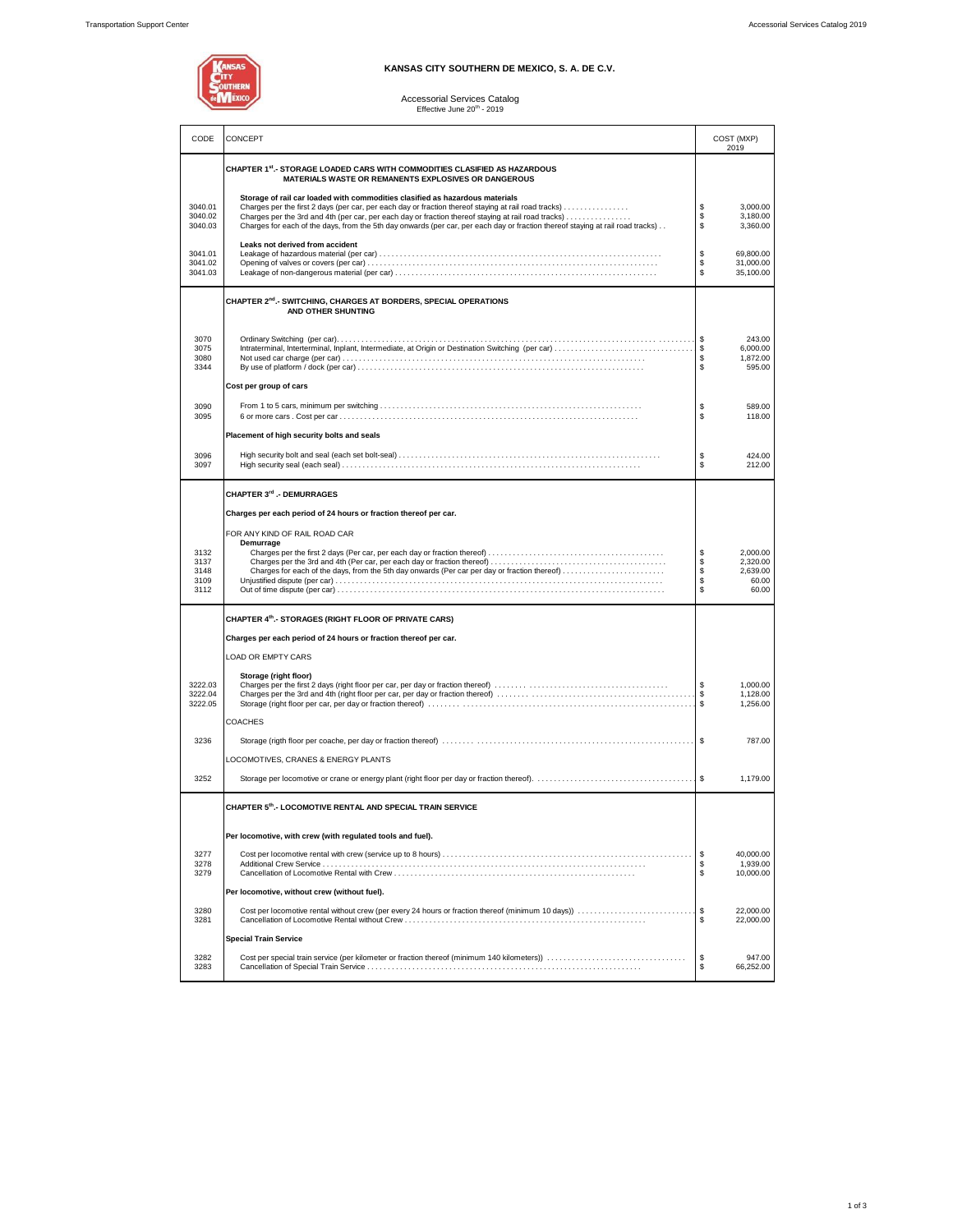

## **KANSAS CITY SOUTHERN DE MEXICO, S. A. DE C.V.**

# Accessorial Services Catalog<br>Effective June 20<sup>th</sup> - 2019

| CODE                 | CONCEPT                                                                                                                                                                                                                                                                |          | COST (MXP)<br>2019             |
|----------------------|------------------------------------------------------------------------------------------------------------------------------------------------------------------------------------------------------------------------------------------------------------------------|----------|--------------------------------|
|                      | CHAPTER 6th .- CRANE RENTAL TO LOAD OR UNLOAD WORK<br>Per crane with crew, regulated tools, fuel and oil.                                                                                                                                                              |          |                                |
| 3290                 |                                                                                                                                                                                                                                                                        | \$       | 1,703.00                       |
|                      | CHAPTER 7th.- DESTINATION OR CONSIGNEE, OR ANY WAYBILL MODIFY<br>OR WAYBILL CANCELLATION; REGISTER, UNREGISTER OR UPDATE POOL<br>For each waybill modification, cancellation, or car pool records                                                                      |          |                                |
| 3300<br>3301<br>3303 |                                                                                                                                                                                                                                                                        | Ŝ.<br>Ŝ. | 4.000.00<br>1,188.00<br>899.00 |
|                      | CHAPTER 8th.- HOLD CAR IN TRANSIT TO PROTECT, ACCOMMODATE AND SECURE THE FREIGTH                                                                                                                                                                                       |          |                                |
| 3320                 |                                                                                                                                                                                                                                                                        | <b>S</b> | 320.00                         |
| 3345                 | CHAPTER 9th.- INSPECTION OR VERIFICATION OF THE FREIGTH<br>Hold in Transit or at Border for Inspection<br>If after the inspection, the person concerned wants to unload the car where the inspection had been done,<br>a diversion charge must be applied in addition. | \$       | 133.00                         |
|                      | At Destine Inspection                                                                                                                                                                                                                                                  |          |                                |
| 3350                 |                                                                                                                                                                                                                                                                        | \$       | 540.00                         |
|                      | CHAPTER 10th.- BORDER BRIDGE CROSSING                                                                                                                                                                                                                                  |          |                                |
|                      | CARS THAT WILL PRODUCE FREIGHTS REVENUE                                                                                                                                                                                                                                |          |                                |
| 3370                 | <b>LOAD OR EMPTY CONTAINERS</b>                                                                                                                                                                                                                                        | <b>S</b> | 1,022.00                       |
| 3375<br>3380         |                                                                                                                                                                                                                                                                        | \$<br>\$ | 345.00<br>397.00               |
|                      | <b>LOAD OR EMPTY PIGGYBACK</b>                                                                                                                                                                                                                                         |          |                                |
| 3385<br>3390         | Cost per border bridge crossing per piggyback (per every 1,000 Kg. or fraction thereof bigger than 500 Kg) \$                                                                                                                                                          |          | 13.00<br>263.00                |
|                      | CARS THAT HAVE NOT AND WILL NOT PRODUCE FREIGHT REVENUE                                                                                                                                                                                                                |          |                                |
| 3400                 | Cost per border bridge crossing to cars that have not and will not produce freight revenue (per car) \$                                                                                                                                                                |          | 6.720.00                       |
|                      | RAILROAD EQUIPMENT TO SERVE PARTICULAR CUSTOMER.                                                                                                                                                                                                                       |          |                                |
|                      | <b>CHARGE PER CAR:</b>                                                                                                                                                                                                                                                 |          |                                |
| 3405<br>3410         | Cost per border bridge crossing per locomotives, cranes and energy plants over its own wheels (per equipment) \$<br>Cost per border bridge crossing per coaches & empty cars over its own wheels (per equipment)                                                       |          | 799.00<br>199.00               |